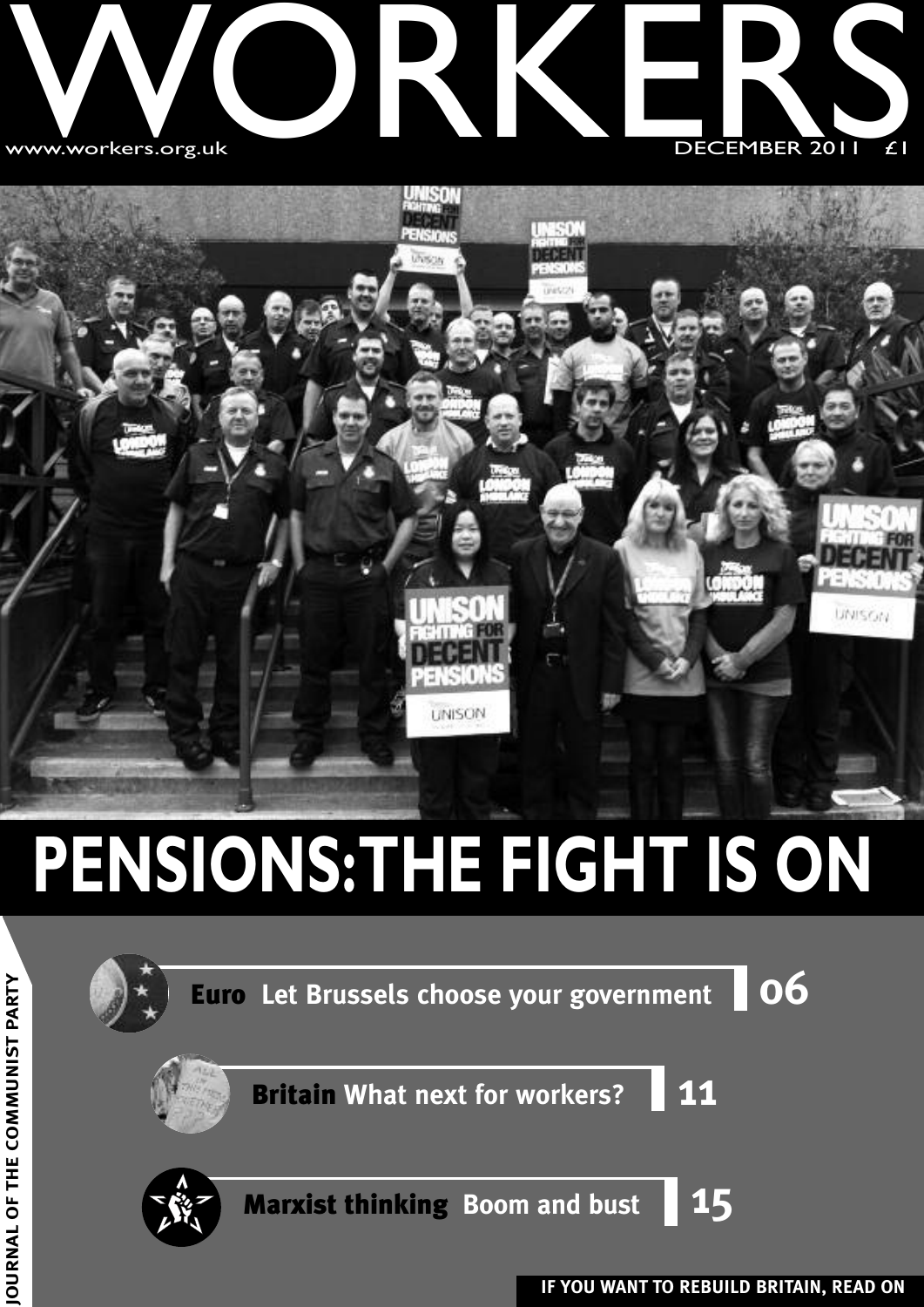# WORKERS The war against young people  $G$ <sup>T</sup>

**AS CAPITALISM stares into the pit it has dug for itself and us, it still has time to twist language. "Austerity", for example, should involve some kind of stern self-disciplined sobriety, but those imposing it are sparing themselves.**

**The main targets of this so-called austerity are not the bankers or the tax havens and tax avoiders, not the boardroom Billy Bunters gobbling up vast "remuneration" (for what?), not the new scum landlords. The recipients are all the rest of us, but in particular the old, the ill and the young.**

**The rulers of Britain have particular scorn for the young. They have drowned them in vitriol, surrounded them with ASBOs, turned their schools into obstacle courses to please OFSTED, attacked future pension rights, loaded**

### After Libya, Syria

**THE WAR drums are beating again. This time it's Syria, laughably suspended by the Arab League for sins against democracy.**

**So Saudi Arabia, where most of the population can't vote, women can't go out on their own and people get stoned to death, can condemn Syria! Bahrain, where opponents of the unelected regime are shot and doctors who treat wounded demonstrators are imprisoned, can condemn Syria! Beware capitalist (and** **them with debt mountains for a university education – and most importantly, denied them a future. Over a million people between the ages of 16 and 24 are registered as out of work, excluded from making a productive contribution to society.**

**In the real world there are almost no paid jobs around. Government policies are forcing older people to work longer before a (meagre) pension, reducing the number of vacancies still further. "Internships" have spread out of their strongholds in fashion and publishing into definitely non-creative retail. Now job centres are forcing young people to work for nothing for up to two months, stacking shelves in Poundstretcher or Tesco, or lose their benefit. That's not austerity, that's slavery. ■**

**feudal) governments that talk about democracy. They don't know the meaning of the word.**

**You don't have to look far to see the hand of the US and Israel in this, ably accompanied by Cameron and Sarkozy. Turmoil in the Middle East is good for business, after all. If this were about democracy and human rights, the whole Arab League would be in the dock.**

**Syria is no threat to us or its neighbours. Hands off! ■**



WORKERS is published by the Communist Party of Britain (Marxist-Leninist) 78 Seymour Avenue, London N17 9EB. www.workers.org.uk ISSN 0266-8580 Issue 153, December 2011



### **Contents – December 2011**

The Olympic nightmare, p3; The health lottery rip-off, p4; FTSE firms lead<br>the way into tax havens, p5 The Olympic nightmare, p3; The health lottery rip-off, p4; FTSE firms lead the way into tax havens, p5

**Features** Who needs elections any more? Just let Brussels choose your next<br>**Features 06**<br>**EXECUTE:** Pensions: they don't just want our money – they want our Who needs elections any more? Just let Brussels choose your next government, p6; Pensions: they don't just want our money – they want our organisation destroyed, p8; How we could fix the economy, p10; Britain: What next for workers?, p11

**Book**

Exposing the lies created by Kruschev, p14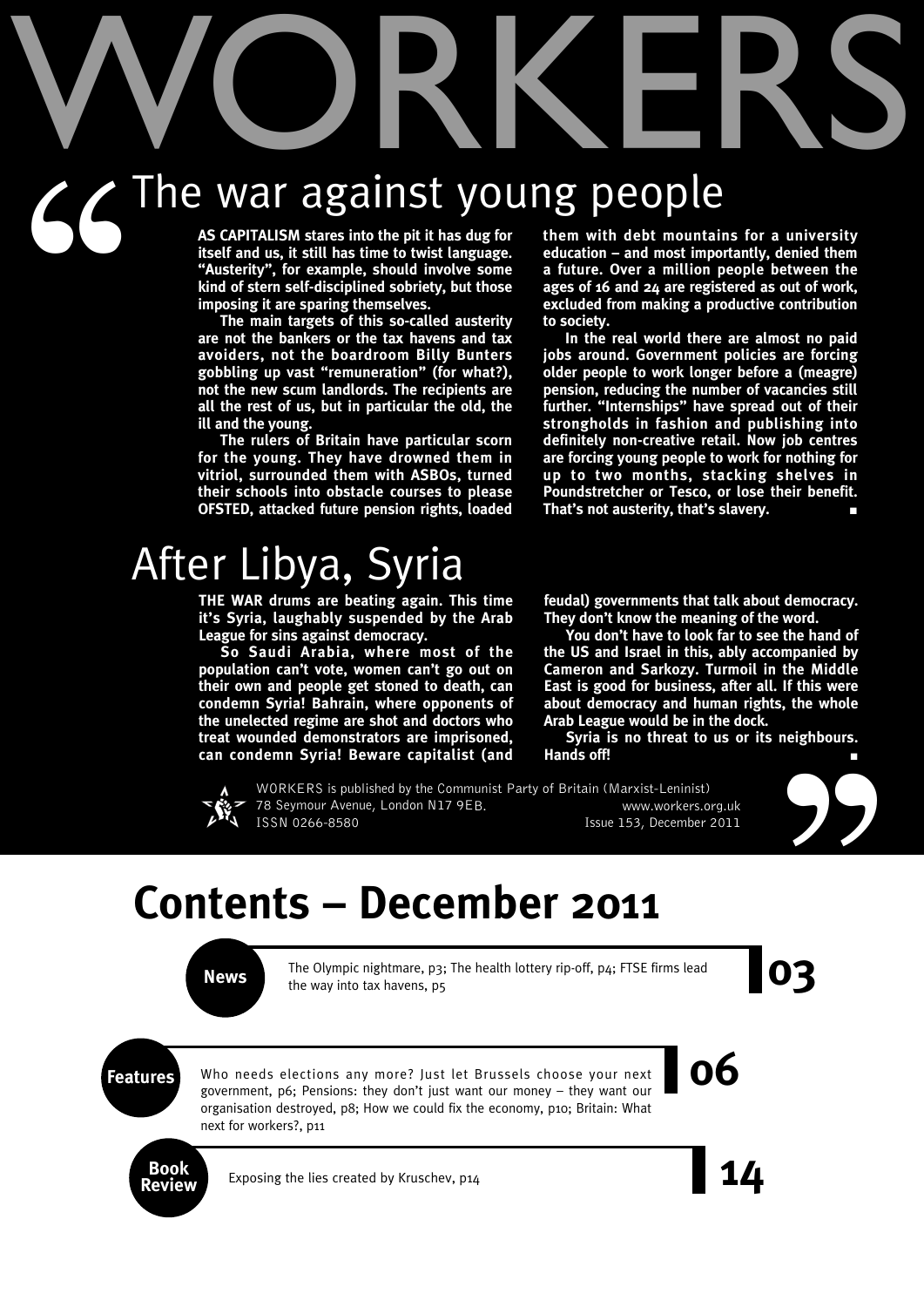| <b>OLYMPICS</b>      | The nightmare begins     |
|----------------------|--------------------------|
| <b>ECONOMY</b>       | Trade deficit soars      |
| <b>SECULARISM</b>    | New campaign             |
| <b>LOTTERY</b>       | Health rip-off           |
| <b>CHILD POVERTY</b> | Fine words, evil deeds   |
| <b>TAKEOVERS</b>     | The marriage is off!     |
| <b>TAX HAVENS</b>    | FTSE firms lead the way  |
| <b>LETTER</b>        | On home turf             |
| <b>EUROBRIEFS</b>    | The latest from Brussels |
| <b>WHAT'S ON</b>     | Coming soon              |
|                      |                          |

### **The Olympic nightmare**

NHS STAFF are being threatened with a ban on taking leave covering the eight weeks of the Olympics and Paralympic Games – in other words, in July and August, the prime school holiday period. Other employers are telling workers to work from home or find alternative routes to work as the London transport system and infrastructure is predicted to grind to a halt.

London will become a security nightmare for the entire period of the Coliseum Games. Londoners should protest against the planned travel chaos of special VIP road lanes, bus diversions and arbitrarily changed train timetables covering access to the Olympic sites. Londoners should protest against the planned draconian parking fines – £1,000 a day to park in your own street in a now-designated Olympic no-parking zone.

And just like ancient Rome once the 'blood and circuses', an immense waste of resources is over, an even greater squabble over the Olympic sites and their 'legacy' will commence. Already the early shots have been exchanged with various London football clubs lodging claim and counter claim in the courts as to who should or should not claim the Olympic stadium. The London Borough of Newham, one of the poorest in London and the borough with the worst cuts in public services, has tried to find £40 million to engage in the promotion of one football club.

Londoners will be paying via their council taxes for the Olympics for the next 25 years and all before the Olympic Torch has been lit. Even the lighting of the Olympic Torch has been cynically re-routed to avoid showing the poverty of London's East End to the viewing world. London should boycott the games so as to assert an independence from this billion-pound multinational diversion from the real needs of workers in Britain and the world.

In 1980 the United States of America led the boycott of the Moscow Olympics in socalled protest against the presence of Soviet troops in Afghanistan. The continued deployment of British, US and NATO troops in Afghanistan which is now in its tenth year should generate a similar call from the trade union and labour movement in Britain. Workers should boycott the Olympic trinkets and mementoes being produced in near slave conditions in factories throughout the Far East. Workers should boycott the socalled "must have" brand names of trainers and sportswear produced in similar factories. **■**

**If you have news from your industry, trade or profession we want to hear from you. Call us on 020 8801 9543 or email to rebuilding@workers.org.uk**

#### **ECONOMY**

#### **Trade deficit soars**

WE ARE not now and have never been on the road to recovery. There was yet another new record trade deficit in September - £9.8 billion. (The whole year's trade deficit in 1996 was £6.7 billion.) It rose from £8.6 billion in August, due to a record rise in imports.

A month ago, the Office for National Statistics reported a record rise in monthly goods exports. But new data from HM Revenue and Customs, as well as a change in the ONS's seasonal adjustment methodology, has largely revealed the supposed rise as illusory.

The government has not got a plan A, never mind a plan B – it has no plan at all, but it does have policies that are destroying industry. For example, it has cut the annual investment allowance from £100,000 to £25,000, and cut funding for the industry support body, UK Trade and Investment, by 25 per cent. **■**

#### **SECULARISM**

#### **New campaign**

OVER 80 Leading secularists and human rights campaigners from primarily the Middle East and North Africa have issued a manifesto for secularism, condemning the unelected Libyan transitional Council's proclamation of Sharia Law and similar developments in the region.

The manifesto calls for the complete separation of religion from the state: abolition of religious laws in the family, civil and criminal codes; separation of religion from the education system; freedom of religion and atheism as private beliefs; prohibition of sex apartheid and compulsory veiling. **■**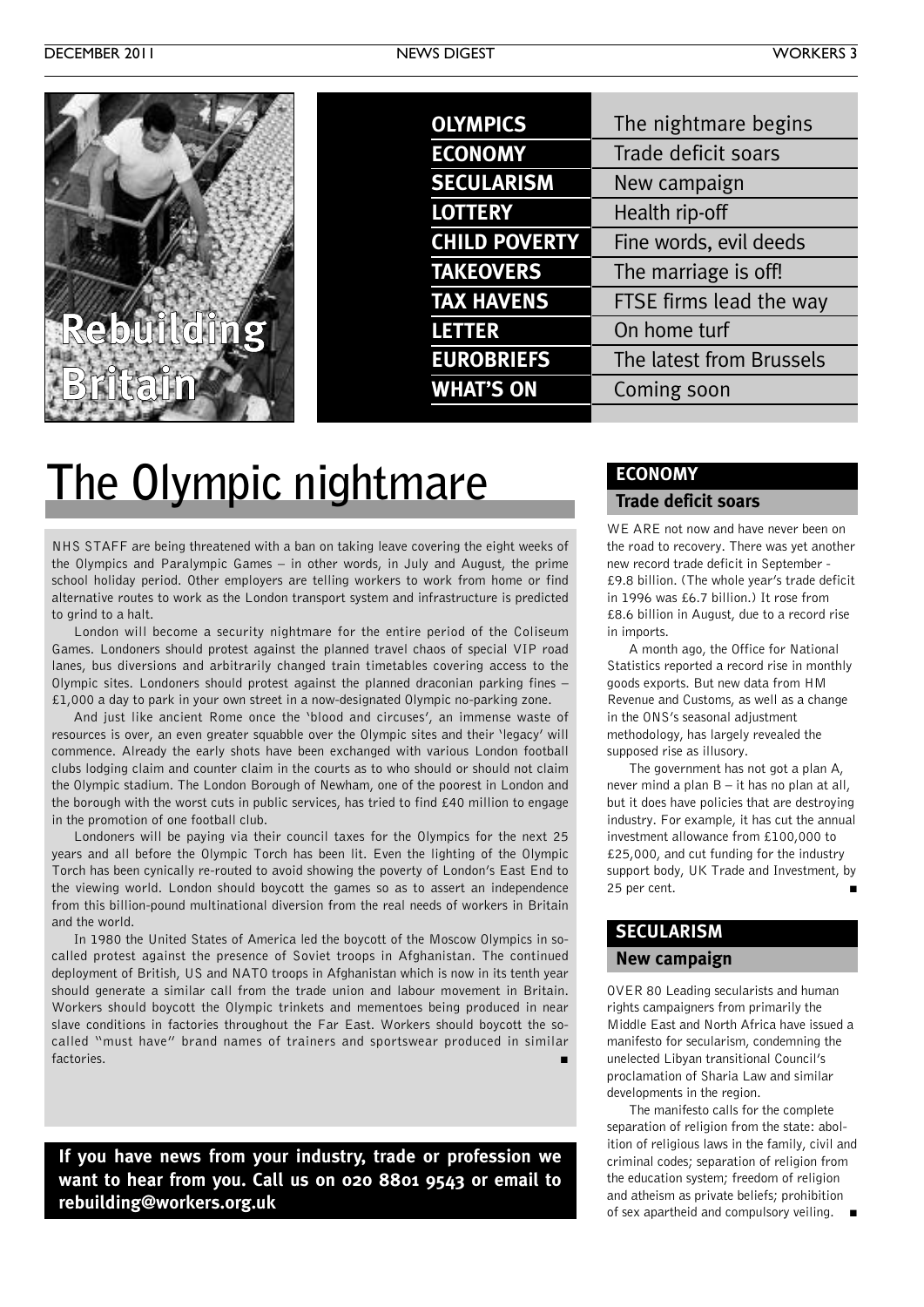#### **EUROBRIEFS**

#### **The latest from Brussels**

#### **Europe doesn't work like that…**

IN A SPEECH at the Mansion House on 14th November Cameron said, "Leaving the EU is not in our national interest." He went on to call for "... powers to ebb back [to member states]". Nick Clegg, speaking alongside the Dutch Prime Minister Mark Rutte, said of that speech, "I don't think anyone is talking about unilateral repatriation of powers. It's not possible, and Europe doesn't work like that." Clegg is right for once and Cameron is lying that it's possible to reform the EU juggernaut.

#### **No loyalty like Labour loyalty**

THE BRITISH Parliament voted on the EU referendum motion on 24 October. The Labour Party put its loyalty to the EU above its opposition to the government. Miliband knew beforehand that Labour's decision to oppose the call for a referendum meant Cameron would not lose the Commons vote. So Labour knowingly voted to save the government.

#### **Material error**

THE EUROPEAN Court of Auditors has published its annual report on the EU's accounts. For the 17th consecutive year it notes that EU spending is affected by "material error", an estimated 3.7 per cent error rate on expenditure of 122 billion euros. Regional funds, energy and transport had the highest error rate. Yet Cameron claimed a "victory" by limiting the EU Budget increase to 2 per cent!.

#### **The Germans want a vote, too**

IN RESPONSE to Greece's proposed (and then aborted) referendum, German paper BILD called for the German people to get a say on whether they want to continue bailing out Greece. Politicians from Merkel's sister party, the CSU, have come out in favour of a referendum. Their Secretary-General , "Fundamental decisions on Europe's future should become connected with referendums."

#### **See how they run**

A VIDEO from 2008 about MEPs has recently gone viral [search Youtube for "expense abuse MEPs"]. It shows MEPs (already very well paid) signing on for daily expenses then leaving for home (some scuttling away from the camera). The accredited reporter was thrown out of the EU Parliament for even daring to question MEPs about that practice. **■**



**Construction "sparks", members of unions Unite and the GMB, took action on 9 November against attacks on their skills and pay. Above: workers rally at the Shard site in London before marching to the Blackfriars project. Employers Balfour Beatty, Crowne House and others are seeking to deskill the industry.**

### **The health lottery rip-off**

THE NATIONAL Lottery recently celebrated its 20th birthday, and now a new national lottery, the Health Lottery, has been launched. How cynically surprising that the launch came as the Health and Social Care Bill was being steamrollered through the Houses of Parliament!

The purpose of the Health Lottery is to provide local funding to 51 grouped local authorities for locally determined health projects. So £20 billion is being slashed from the NHS to fund the privatisation measures of the Health and Social Care Bill and a private entrepreneur offers a paltry £50 million, perhaps per year, to healthcare provision, roughly £2.5 million per local authority area. London local authorities have lost over £5 billion in Osborne's austerity budget alone.

So who owns the Health Lottery? Richard Desmond, whose wealth is estimated at £950 million, owner of Channel Five, the DAILY EXPRESS, the DAILY STAR and several subscription porn channels. How will the lottery work? For every £1 ticket sold, 20.3p will go to health. If that equates to £50 million a year as forecast then Desmond's company will clear £200 million. As a "society lottery" it avoids the 12 per cent lottery duty which the National Lottery pays. Charities already committed to providing funds for hospices and hospitals see this as an exercise in profiteering, robbing charity Peter to pay charity Paul. When are we going to stop being delusional about lotteries and return to proper planned funding for the public services we need?

#### **POVERTY**

#### **Fine words, evil acts**

THE CHILD Poverty Act has committed present and future British governments to eradicate child poverty by 2020. Evidence released by the HM Revenue and Customs based upon analysis of families in receipt of means tested benefits or tax credits indicates that child poverty still remains at high levels across Britain.

Some 30 per cent of London's children live in poverty; 21 per cent is the average across England. Glasgow has the highest in Scotland at 34 per cent; Derry and Belfast both record rates of 35 per cent. The

figures are based on 2009 data and have not changed greatly since 2007.

The greatest contributory factor to child poverty is unemployment: parents not having a job. The analysis of 2011 child poverty due in 2013 will show a significant hike in child poverty due to the Coalition's "austerity" measures. These will see a massive cut in housing benefit expected to hit 8 million homes and other cuts in means tested benefits.

Some 120,000 public sector workers have lost their jobs since July 2011, predominantly lower-paid women, with an estimated 600,000 public sector jobs to be scrapped during 2011-15.Eradicate child poverty by 2020? Not under capitalism. **■**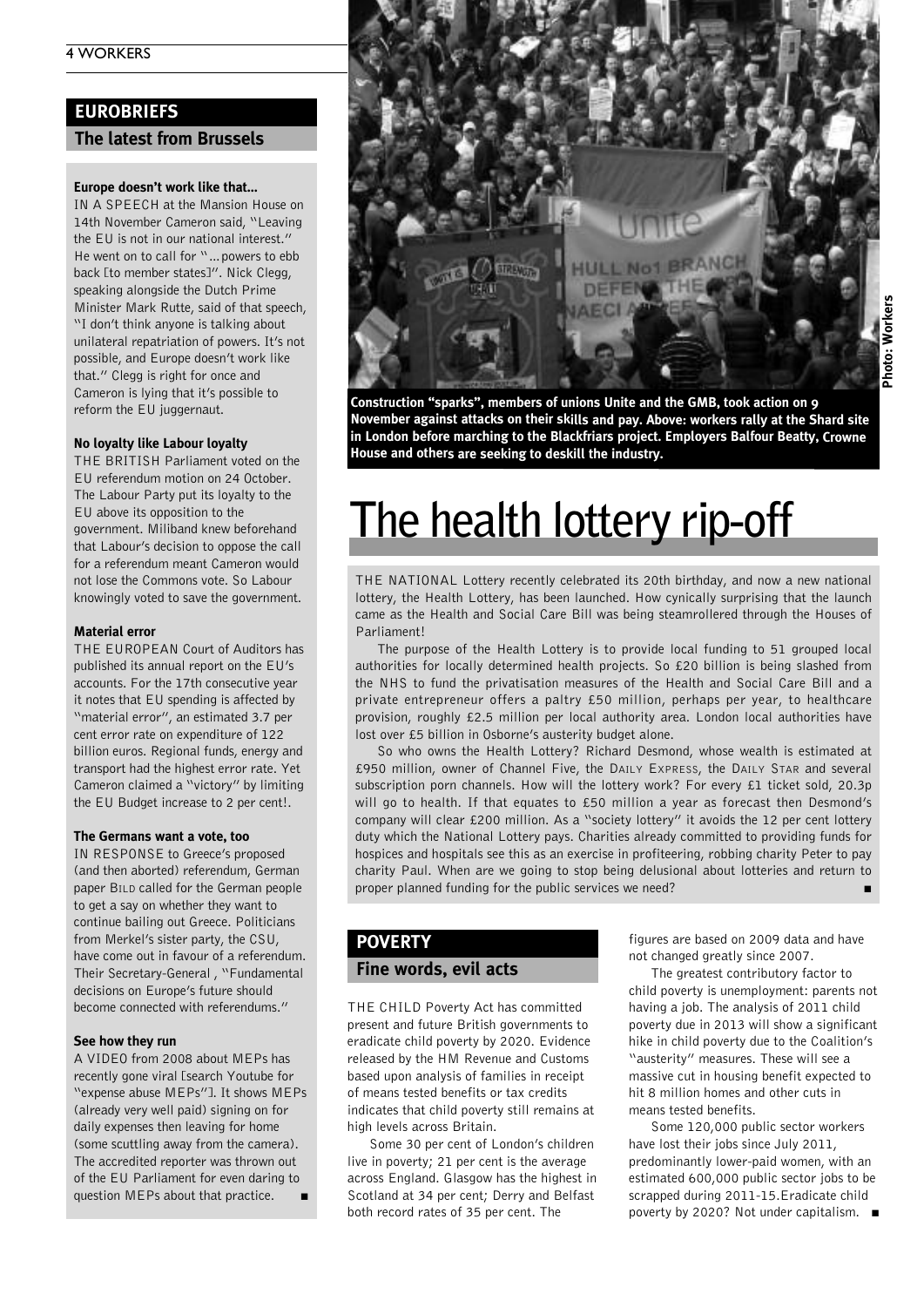#### **TAKEOVERS**

#### **The marriage is off!**

THE PLANNED takeover by G4S (previously Securicor and Group 4) of ISS (previously Rentokil and Danish owned), which would have created the world's largest facilities management company, was unexpectedly derailed on 1 November and the wedding was off! The £5.3 billion dowry was obviously wrong for the City.

The prospect of a company employing over 1.2 million world-wide, providing services ranging from hospital cleaning, catering and private prisons to supplying "security" to the world was obviously too risky. £50 million was wiped off the value of G4S's share price during this fortnight romance but at least £78 million was saved on fees to financial advisers Deutsche Bank, RBS, HSBC, Morgan Stanley, Goldman Sachs and other pariahs. So G4S returns to its "quest" to conquer the world of outsourcing, private security – including the

2012 Olympics – by stealth and acquisition rather than one "big bang".

What else does this failed takeover show? It shows that within the multinational corporations which dominate outsourcing and privatisation – G4S, ISS, Serco, Compass, Capita, Veolia, Interserve, Balfour Beatty, Sodexho, Mitie, to name but a handful, the pressures of competition and the market are threatening their very survival.

Competition and the market, the very terms which were deployed against the nationalised industries and public services, now have the same vultures devouring each other. The monopolies that have been established have to get bigger, more profitable and more ruthless if they are to satisfy the demands of City investors and banks. For workers who have been outsourced to cut costs this has meant reduced terms and conditions, cuts in wages, destroyed job stability, deskilling: not to deliver services or goods but dividends to shareholders.

### **FTSEs head for the havens**

OF THE 100 biggest groups listed on the London Stock Exchange, 98 use tax havens. Many FTSE 100 groups are set to benefit from plans currently under consideration by the Treasury to give multinational companies using tax havens an £840 million tax break. The effective corporate tax rate in Jersey and in the Cayman Islands is 0 per cent. So, it's no surprise that there are more than 600 FTSE 100 subsidiary companies in Jersey and 400 in the Caymans.

A US Senate report estimated that the USA could be losing \$100 billion a year to tax havens. Estimates for Britain vary, but the figure could be as high as £18 billion. The OECD estimates that developing countries lose almost three times more to tax havens than all the aid they receive each year.

For example, Grolsch and Peroni owner SABMiller has been shifting so much of its profits out of Ghana and into tax havens that its Ghanaian subsidiary has been declaring a loss, thereby paying no corporation tax. Incredibly, this means that a woman who runs a market stall selling beer in Accra pays more corporation tax in Ghana than the giant multinational whose British company declares profits in excess of £2 billion a year.

The banks make the heaviest use of tax havens, with a total of 1,649 tax haven companies between the "big four" banks; Barclays alone has 174 companies in the Cayman Islands. BP and Shell have almost 1,000 tax haven companies between them. **■**

#### **Email scam BALLOT**

WITHIN DAYS of Unison's pension dispute ballot closing, thousands of Unison members received a further email asking them to update their membership records. Spotted immediately as not an official email from Unison as the email address was wrong, the scam was tracked back to Hungary.

Now the investigation begins: who could access thousands of Unison members' email addresses; who thought of setting up the recipient base in Hungary;

who would benefit from the fraud and scam? If the integrity of the ballot could be undermined then legal challenges would be forthcoming. However the indication from a number of employers is that a blind eye has been turned to minor balloting errors, e.g. wrong head office addresses, wrong or changed chief executives etc.

So what is this – a scam to harvest personal details or an intelligence servicebased intervention to undermine the union's data integrity? An intervention to cast doubts over the union's democratic procedures or perhaps to fuel the conspiracy theorists if the ballot return exceeds or fails to exceed expectations?

#### **WHAT'S ON**

#### **Coming soon**

#### **November**

**Wednesday 30 November**

**Action for pensions**

With more than 20 unions now voting for strike action on – and beyond – 30 November, the day will see rallies, marches and other activity for pensions right across the country. For detail of what's happening in your area, see pensionsjustice.org.uk.

#### **LETTER**

#### **On home turf**

Dear Comrades,

Inspired by the recent direct action of an electrician mate of mine, fighting to defend their national wages, terms and conditions with lightning demonstrations in London, I decided to take the fight for public pensions into the wider world. Nonleague football being one of the last bastions of the working class (a premiership match is like the cinema – sit down, shut up, put that fag out) got me thinking. Me and a workmate went to the Dartford v Bromley FA Cup game, two thousand fans. We mustered at Dartford with rucksacks of Unison pension placards, flyers and blow-up clappers. The clappers would guarantee "buy in" from the kids. We gathered in the Bromley end, blew up the inflatables, which all the kids wanted, and scattered hundreds of pensions flyers in the air, which got everyone reading them. Then the pension placards came out. Union members around us joined in, declaring their Unison branches and volunteering to chip in and get the placards aloft.

The message was out, the whole ground took notice; Dartford fans on either side of the ground clapped and showed their support. It might only have been a small stunt but the dividends that were gained from this one action meant the two of us met union members from local Unison branches and from as far afield as Sunderland. Members who saw themselves from inactive branches now had a focal point: fight for pensions at the football ground, be active, reclaim our own turf!

At the next cup round on 15 November we launched 2,000 pensions' balloons into the Bromley v Charlton spectators with dozens of kids blowing union horns around the ground. We might have to go through hoops to have a legal strike ballot but they cannot stop us having guerrilla events across wherever workers gather.

Yours Fraternally, Bromley Fan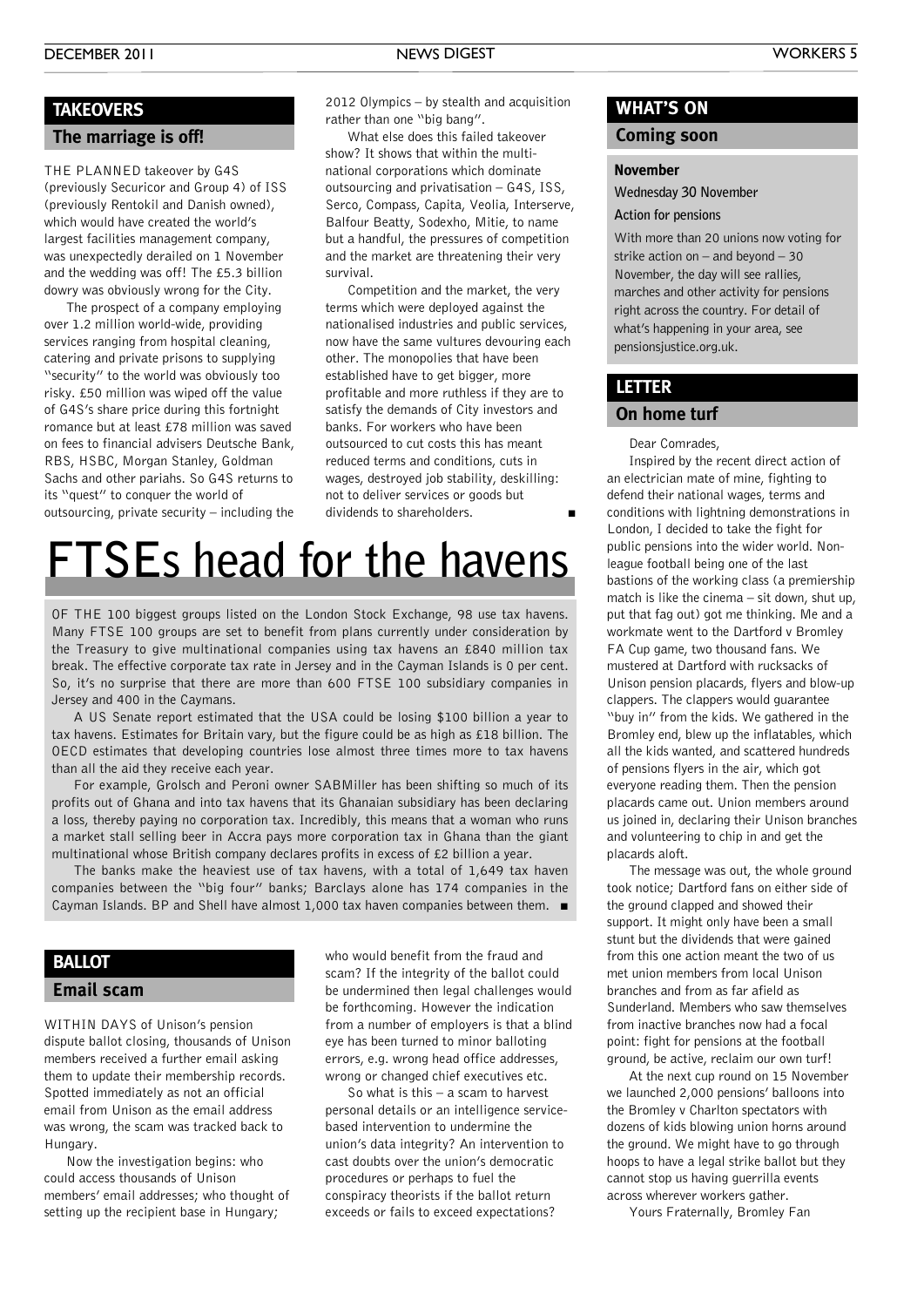Capitalists never like to waste a crisis, and the eurozone debacl **Europe. Step by step, the europhiles are trying to draw us into the** 

### **Who** needs elections any more? Just let Brussels



![](_page_5_Figure_6.jpeg)

THE EU is cutting back on democracy and national sovereignty. They call it European integration and David Cameron has the temerity to call for more of it while Britain stays outside.

Desperately wanting to be inside "at the heart of Europe", Cameron has been conspiring with German Chancellor Angela Merkel to bring integration about without any consultation with the people. In return he just wants Merkel to back off from the proposed financial transactions tax. In line with the new approach, we could see our contribution to support the euro through the IMF raised to £40 billion without parliament even being allowed to vote on it.

#### **Sidelined**

National parliaments are to be sidelined and unelected bankers put in charge of some governments not considered to be acting strongly enough on EU instructions. The Dutch government has decided not to seek its parliament's approval for the latest EU deal, fearing that it may lose a vote there, and will simply sign it.

Italy, meanwhile, has agreed to be put under IMF surveillance. It now has an unelected prime minister, an ex-EU Commissioner, and a cabinet of unelected, unknown, "non-political experts": this is an EU coup. Greece's two mainstream political parties have agreed a unity government after intense pressure from the EU, which warned that Greece would be left to go bankrupt if this was not achieved. Lucas Papademos, an ex-vice-president of the European Central Bank, is now the unelected prime minister. Another EU coup.

Germany demanded a "durable", onthe-ground, supervision of Greece's economic policy-making under the terms of the bailout. The EU said that it will only agree to the next Greek bailout when the unity government is confirmed. The EU wants more bailouts and greater purchases of Greek debt from public bodies, so more and more Greek debt will be held by taxpayers.

The eurozone leaders demand tougher controls on the budgets of all its members, integration of taxation, and a whole new framework for running the eurozone.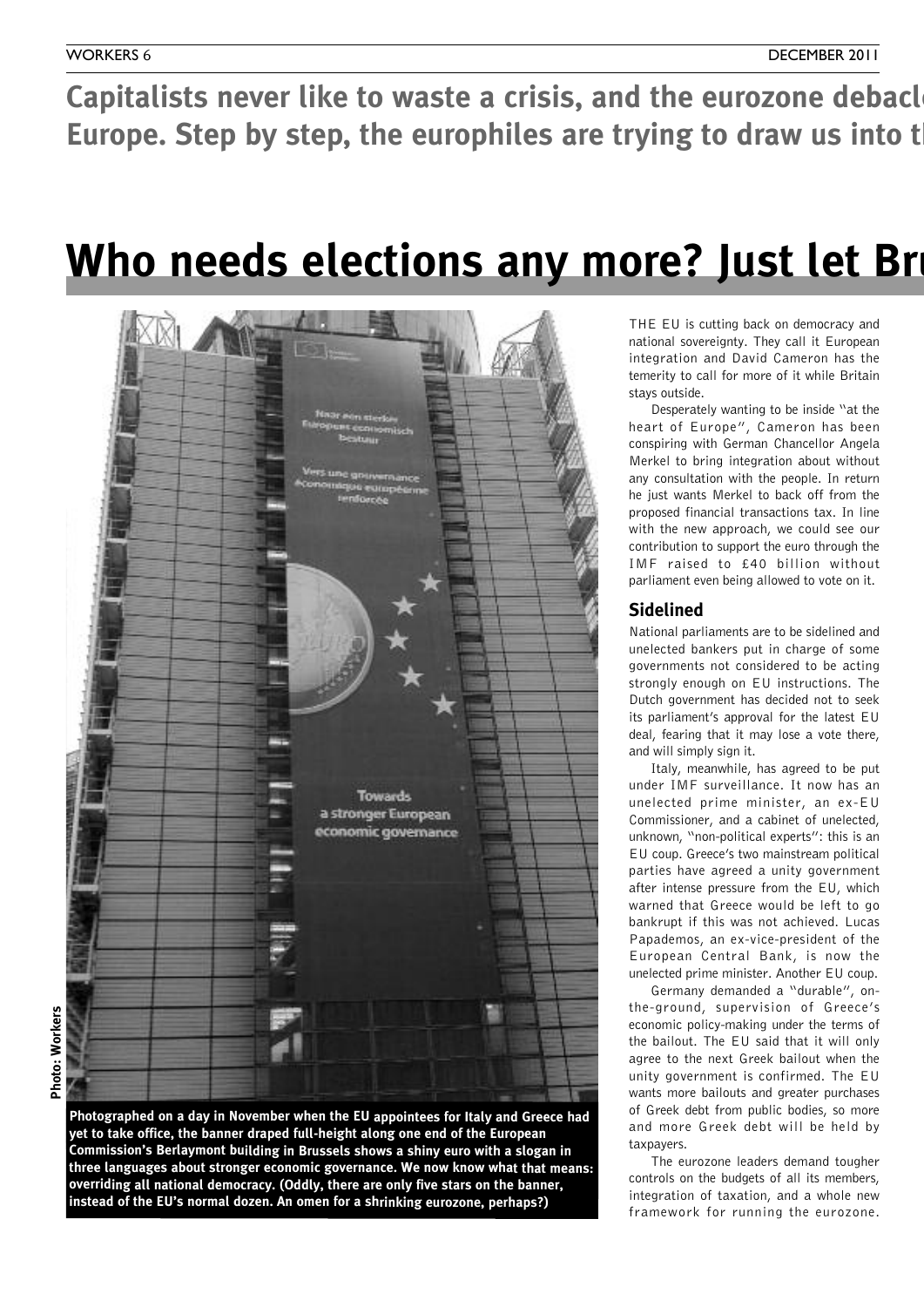### e is seen as an opportunity to move even closer to a federal  $$

### **Who needs elections any more? Just let Brussels choose your government**

"Intrusive surveillance of national spending plans will be the norm from now on", said the FINANCIAL TIMES on 28 October. The eurozone will become more like a state. All the euro members are putting a balanced budget into their constitutions, or legal equivalent.

#### **Merkel's vision for Europe**

Merkel has called for more political and economic integration. She said, "the task of our generation is to complete economic and monetary union, and build political union in Europe, step by step … That does not mean less Europe, it means more Europe … so that the euro has a future." So she builds a single state to save a single currency, and David Cameron approves.

She called for treaty changes that would allow fiscal discipline to be enforced: "We want to have automatic sanctions if countries violate the European Stability and Growth Pact and the opportunity for real intervention which would be the right to take those countries to the European Court of Justice. We need to amend these weaknesses in the Lisbon Treaty so that we have shared responsibility."

If a new EU treaty demands any transfer of powers to Brussels, a referendum is a legal requirement. Merkel says a treaty change is necessary. But if a treaty would trigger a referendum here, the EU's leaders will just avoid calling any agreement a "treaty", so that they can get what they want without the bother of asking anybody.

#### **Leaked**

A leaked memo from the German foreign office sets out moves to create a "stability union" that would be immediately followed by moves towards a political union. The proposals urge that the European Stability Mechanism (ESM), the permanent eurozone bailout fund that will be established by 2013, should be transformed into a European Monetary Fund with "real intervention rights" in the budgets of euro members who have received bailouts. The proposed treaty changes also include "automatic sanctions" and a mechanism to demand action from the European Court of

Justice if eurozone rules are "consistently violated".

The document also examines ways to limit treaty changes to speed up the reforms, which would avoid the need for a referendum in Britain. Cameron will back Merkel's new treaty to increase economic union, but only on condition that he gets the City protected from EU laws. He will sell our sovereignty to save the City. Senior government officials confirmed that they would not demand that EU powers should be repatriated in return for the changes Germany wants.

#### **Economic destruction**

What is the euro doing to its members? The OECD forecasts that next year the eurozone will grow by just 0.3 per cent. So unemployment would, at best, stay the same. Unemployment in the eurozone is already 10.2 per cent. Youth unemployment is higher, 29 per cent in Italy, 48 per cent in Spain. Ireland's unemployment has soared to nearly 15 per cent. Manufacturing wages there have fallen, and in the past few years its economy has contracted by 12 per cent.

A few leading British Europhiles have noticed the disaster and stopped urging us to join the euro. Lord Adair Turner, Chairman of the Financial Services Authority, co-authored a 2002 paper entitled 'Why Britain should join the Euro', which argued that "joining the euro would increase our incomes and our standard of living." He has now said, "I got it wrong."

Former FINANCIAL TIMEs editor Andrew Gowers recently wrote, "It's confession time. Exactly ten years ago, I was cheering as the preparations to launch notes and coins for Europe's bold new single currency reached their climax … In the years that followed, with the euro establishing itself as an instrument of European power and integration, I was one of those celebrating its success and urging Britain to join the party. I now believe I was wrong."

But Scotland's first minister and SNP leader Alex Salmond has learnt nothing from experience. He says that an independent Scotland would continue to use sterling as its currency until "it was to Scotland's economic advantage to join the euro." **■**

#### **What EU/IMF gets you: the case of Greece**

GREEK UNEMPLOYMENT has soared to 17 per cent, with 43 per cent of young people out of work. Its national output is already more than 9 per cent below its 2008 level and industrial production nearly 23 per cent down. Yet still the EU, the IMF, the banks, and Greek MPs (who earn about four times as much as a professor) tell the Greek people to suffer more.

Huge cuts have already slashed the disposable income of the average Greek by up to 50 per cent. Athens soup kitchens are full of the newly unemployed, crime is rising and children are fainting at school because their parents can no longer feed them.

The EU/IMF austerity package is supposed to cut Greek debt by imposing even more public sector pay cuts, tax rises and pension cuts:

• Further cuts in public sector wages

and many bonuses scrapped;

• 30,000 public sector workers have been suspended, their wages cut to 60 per cent and they have been threatened with lay off after a year;

• Wage bargaining suspended;

• VAT to rise from 19 per cent to 23 per cent;

• Monthly pensions above 1,000 euros to be cut 20 per cent above that threshold;

• Other cuts in pensions and lumpsum retirement pay;

• Tax-free threshold lowered to 5,000 euros a year from 8,000.

Greece must reject the EU/IMF blackmail. The bailouts should be scrapped, given that they are hugely complex, favour bondholders (largely banks) and won't work. It should leave the euro, ditch the debts, and regain its sovereignty.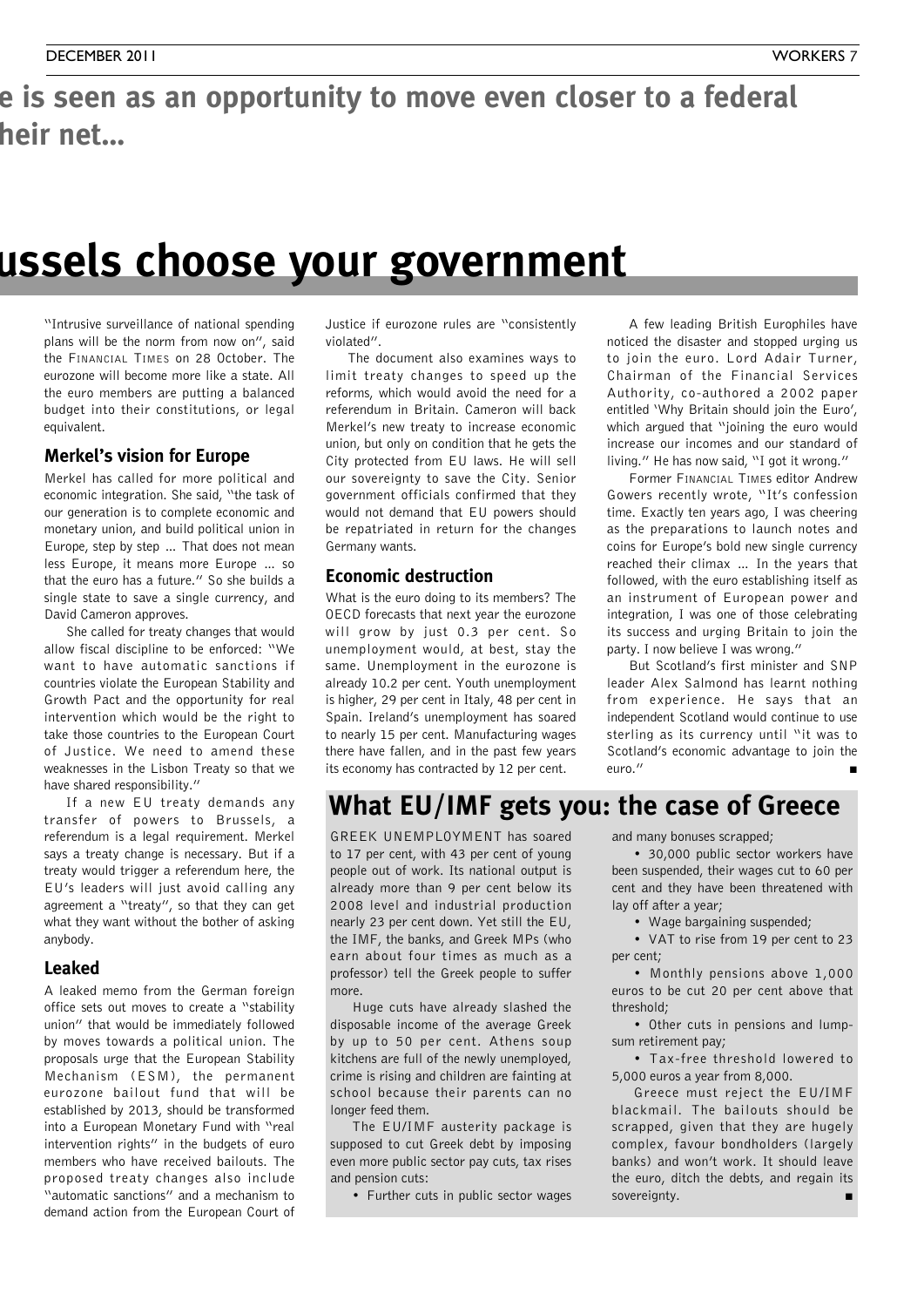To claim that this attack on public sector pensions is being laun **argument and borders on sloganeering. The greater goal is the** 

### **Pensions: they don't just want our money -**

![](_page_7_Picture_4.jpeg)

**Union members at the London Ambulance Service stand up for pensions.**

LOCAL GOVERNMENT, civil service, justice and probation, health, higher education, schools, construction, museums, transport, utilities, environmental services – workers have voted in their hundreds of thousands to strike. Large unions, small unions, specialist unions, general unions, craft unions; from road sweepers to theatre staff, from school teachers to senior managers, from social care workers to police staff – all the ballots are in, all the ballots have voted yes to strike action against the government's great pension robbery.

Negotiations on the pension proposals have been on-going for eight months but

so far have produced little of any value. Unions and the TUC have tried to negotiate in good faith for secure and affordable pensions – but ministers won't listen. The unions are calling for the current proposals to be withdrawn and a proper, fair, jointly negotiated agreement put in its place. Unions are also building on action already being taken in some sections.

#### **Spoilers**

Last-minute Government spoiler tactics are seen for what they are: a body swerve by ministers here, a crumb there, but in essence no shift in the government's stance of robbing public sector pensions. Conspiracy and Misinformation

Following Lord Hutton's (ex-Labour Minister) Review, the Tory–LibDem government is determined to put pension contributions up, increase retirement age and devalue pensions when due. And to what purpose? Certainly not to pay for future generations who may or may not live longer. The forced increases in pension contributions from workers (up to 50 per cent) will go straight to the Treasury to help pay off the deficit caused by the banks bailout.

Some people are calling this an extra tax on pensions. We call it theft of our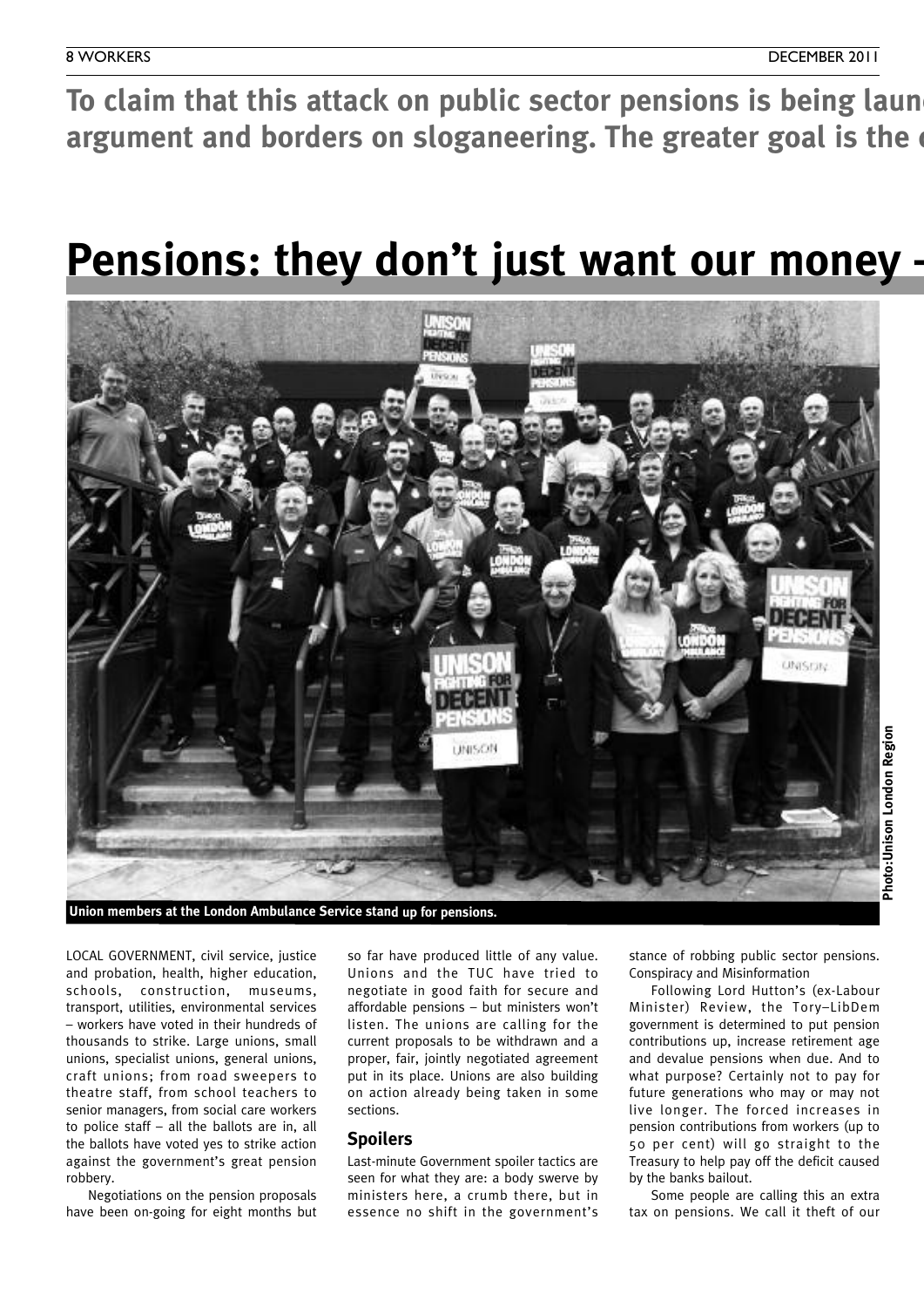ched just to pay for the banking crisis is a very superficial **argument and borders on sloganeering. The greater goal is the destruction of the public sector…**

### **Pensions: they don't just want our money – they want our organisation destroyed**

wages. The bankers and opportunists cause the deficit, and to compensate the government steals from our take-home pay. There is something fundamentally wrong with this and we shouldn't put up with it. This is a pension raid by the State, as employer, on its own workforce and mirrors the previous pension attacks that have been carried out in the private sector.

#### **Misinformation and planning**

The political planning against us includes a lot of misinformation on public sector pension schemes. We have to expose the myths about our pensions. The average pension in public service pension schemes is very low, for example in local government, where the average is just over £4,000, falling to £2,800 for women.

Pensioners are already being hit with the move from the Retail Prices Index to the Consumer Prices Index to calculate annual inflation increases – this will reduce their value by 15 per cent.

The facts are that both the local government and NHS pension schemes were renegotiated in 2006 to make them sustainable and affordable. Both schemes are cash rich – more is going in than coming out. Last year, the NHS scheme received £2 billion more in contributions than it paid out and this money went straight to the Treasury.

When the NHS scheme was renegotiated in 2006, protection was built in for current members to retain their retirement age of 60. New members have a retirement age of 65, forced on the unions by government pretending concern about people living too long. The Coalition's proposals now go way beyond that.

#### **Devastating**

Unions also agreed an increase in worker contributions and a new formula for future increases. The Coalition's proposals go way beyond that as well. The local government scheme invests more than £100 billion in the British economy. If the scheme collapsed, it would have a devastating impact on the economy.

To claim that this attack on public

**"The "triumph" of market capitalism in the public sector will lead to the morals of the banking sector writ large…"**

sector pensions is being launched just to pay for the banking crisis is a very superficial argument and borders on sloganeering. The greater goal is the destruction of the public sector, the destruction of the public sector ethos of quality service to the people.

The attack serves several objectives shared by the three main political parties. It privatises pension provision on a massive scale. It reduces the terms and conditions of millions of public sector workers to the already perilous pension provision in the private sector. It creates the climate of abolishing the public sector and replacing it with the privatised provision of public sector services. The "triumph" of market capitalism in the public sector will lead to private sector monopoly, institutionalised corruption and the morals of the banking sector writ large.

An estimated 12 million people pay into public sector schemes, receive public sector pensions or are beneficiaries of public sector schemes. Some of these schemes are very old. The British Civil Service Pension Scheme, for example, first started over 200 years ago. Pensions and schemes have changed over the years obviously, but the principle of a decent pension (deferred wages) to give dignity after a life of work shouldn't change.

We owe it to past generations who began to lay down these standards, to ourselves, to our children and to future generations to stand up for what is right regarding pensions and a decent and dignified life after work.

Such a stance is not only about keeping what is ours but is also deeply political because it challenges capitalism's control over us now and in the future.

### **Meet the Party**

**The Communist Party of Britain's new series of London public meetings began on 29 September and will finish on 15 February; except on May Day, all are held in the Bertrand Russell room, Conway Hall, Red Lion Square, Holborn, London WC1R 4RL, nearest Tube Holborn. Other meetings are held around Britain. All meetings will be advertised in What's On, see page 5.**

**The theme of the next meeting, on Wednesday 15 February, will be 11** The theme of the next meeting, on Wednesday 15 February, will be<br>**12 Trade Unions – Dead or Alive?". Details of further meetings will be announced in WORKERS and at www.workers.org.uk.**

**The Party's annual London May Day rally is always held on May** M **Day itself, regardless of state bank holidays – in 2012, Tuesday 1 May, in Conway Hall, Holborn. There will also be May Day meetings elsewhere in the country.**

**As well as our regular public meetings we hold informal** M **discussions with interested workers and study sessions**

**for those who want to take the discussion further. If you are interested we want to hear from you. Call us on 020 8801 9543 or e-mail to info@workers.org.uk**

![](_page_8_Picture_26.jpeg)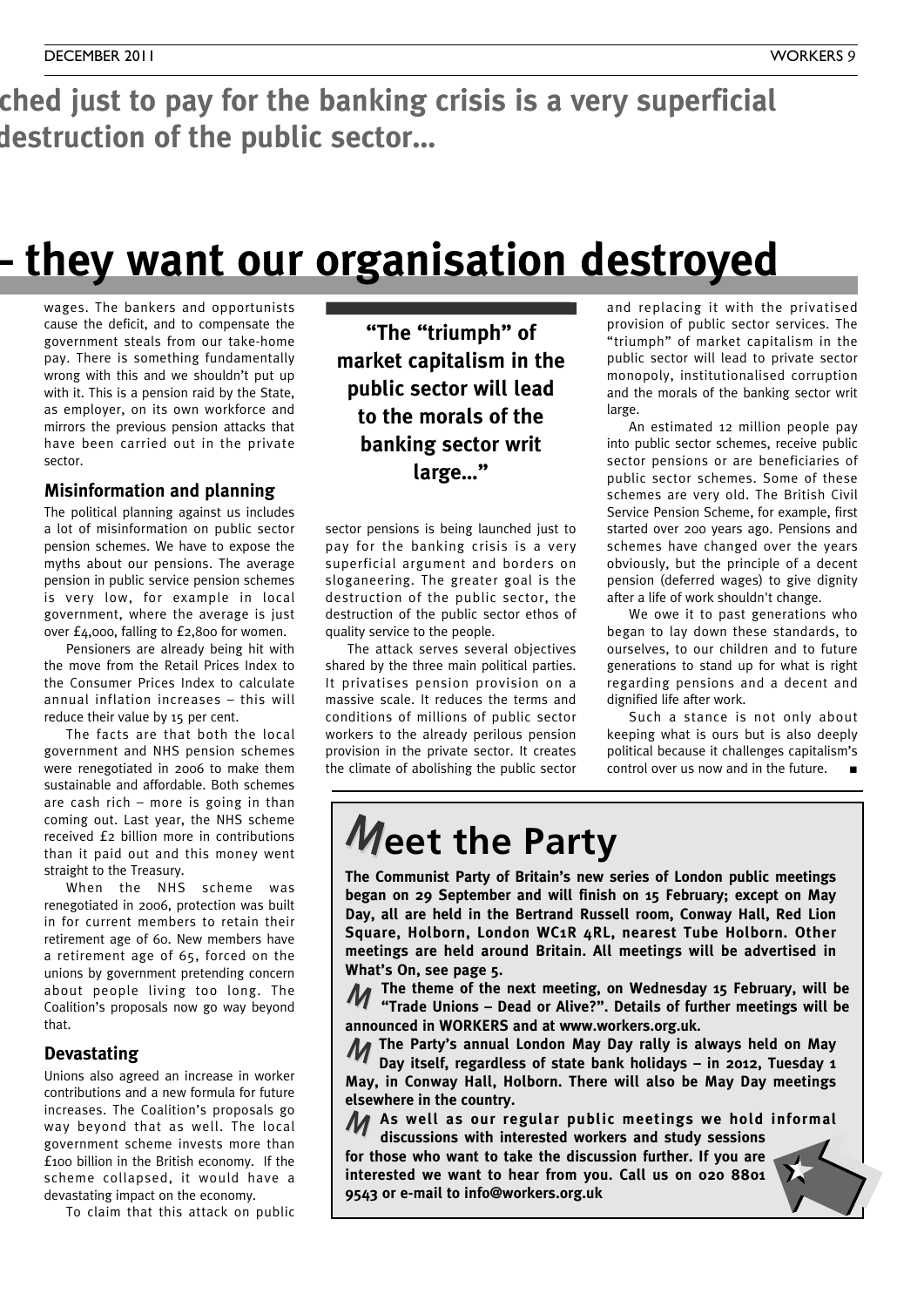**We're not broke. We're not at the mercy of foreign investors. And the working class could rebuild Britain – but first it has to force its way into the driving seat…**

### **How we could fix the economy**

THOSE COMMENTATORS who are paid to depict capitalism in bright colours usually quote something along the lines that international investors have only lent Britain capital at such low rates of interest on the condition that state overspending is brought under control. But the fact is Britain has adequate scope to rebuild as we have plenty of access to inexpensive long-term domestic finance.

Rather than giving serious thought to the supervision and regulation of monopoly banking why not first examine the nature of UK government debt. Then the question of reorganising British banking can begin to be properly addressed.

Commentators often quite deliberately interchange the terms government debt (i.e. the accumulated total of budgetary shortfalls for years in the past) and government deficit (i.e. the estimated budgetary shortfall for the current financial year). The intention here is to confuse the ill-informed so that the government can justify the attacks on our living standards.

At present Britain's anticipated government deficit is 11 per cent, which simply means that after annual revenue sourced mostly from taxes, government expenditure for 2011/12 is estimated to exceed revenue by 11 per cent (£122 billion); total government debt as a proportion of GDP is 68 per cent (£900 billion). Compare these figures to those laid down in the Maastricht Treaty that was signed by Thatcher in the 1990s. The treaty dictates that EU governments should not incur debt greater than 60 per cent of GDP and run an annual deficit of more than 3 per cent. So from a British perspective this suggests that rather than the image of "spiralling out of control" things are not so out of line against their own Maastricht criteria.

#### **Look at Europe!**

Our £900 billion of debt, 68 per cent of GDP, has an average maturity of 14 years, against the average in German-occupied Europe of 79 per cent of GDP and maturity of just 8 years. Greece tops the league with a debt of 160 per cent of its GDP.

Significantly, the length to maturity for each tranche of British government debt is

evenly spread. This gives flexibility and allows planning to occur in line with the scheduled dates when each tranche of debt falls due. For example only 20 per cent of our government debt was due to mature between June 2010 and June 2013.

Compare this with Italy: it has some 220 billion of its total debt of 1,900 billion euros set to mature over the next couple of months. The Italian government has to immediately repay 220 billion euros, or find new creditors now willing to lend on revised terms. Italy's finance minister has recently said that his country's fate is now entirely in the hands of Berlin.

We should also look at the argument that we are now perilously dependent upon international investors upon whom this country relies to stave off bankruptcy. Is this true, or just nonsense?

#### **"It's time for us to turn the tables and insist that we rebuild our country…"**

Not surprisingly, it's nonsense: the fact is 80 per cent of British government debt is facilitated through long-term credit provided by Britain's occupational pension funds and insurance companies. So forget the bogey man in the form of the international investor. We are the bogey man for it is our pension fund capital and insured savings that is by and large used to cover their debt and make up their annual deficit shortfall.

The Coalition is currently looking to raise a further £300 billion from our funds over the next three years. As no one else wants to buy government debt, this will also signal the start of the transfer of £275 billion of quantitative easing from the Bank of England's balance sheet over to our pension funds and insured savings.

During this process the government and their apologists intend to bleat that international markets insist that we should wreck our health service/education or whatever else that is civilised in our country. Should we just accept this? Clearly no, because the figures show it is plainly the workers who are servicing government debt and who should be in the driving seat when it comes to deciding how.

So what could be done? For one thing, we have to import huge volumes of goods that hitherto were manufactured in Britain. Even though our currency exchange rate has fallen by 25 per cent over the past couple of years this has not helped our exports as much as it has raised the costs of imports, leading to price inflation.

But unlike previous occasions in our industrial history, we do not have the immediate ability to increase our exports or to substitute what we are now importing with better priced British manufacture. This is due to 30 years of politically inspired industrial destruction. It's time for us to turn the tables and insist that we rebuild our country.

#### **Deflecting attention**

To try to deflect attention away from this question, we now hear that for Britain to prosper, we need a strong and growing Europe. Wrong. What we need to do instead is to place our destiny into our own hands and rebuild Britain. But this terrifies those that are clinging on to power because to rebuild, to remove mass unemployment, would make British working people a political threat – better the debilitating virus of deindustrialisation to keep us on our knees.

What is needed above all else is a determination to face up to and speak the truth. Facts are stubborn things and the fact is that economic outcomes are determined by philosophy, which class perspective you are coming from. So for a successful economic outcome we need to change the philosophy and raise ourselves and our horizons above the absurd mumbo jumbo of the paper world of the credit system.

Britain has sufficient capital, sufficient real wealth, to do this. So the term "spiralling out of control" so often used in the media is an exaggeration designed to catch and encourage the gullible to give up all the gains that working people have won through trade union actions over the past 150 years or more. **■**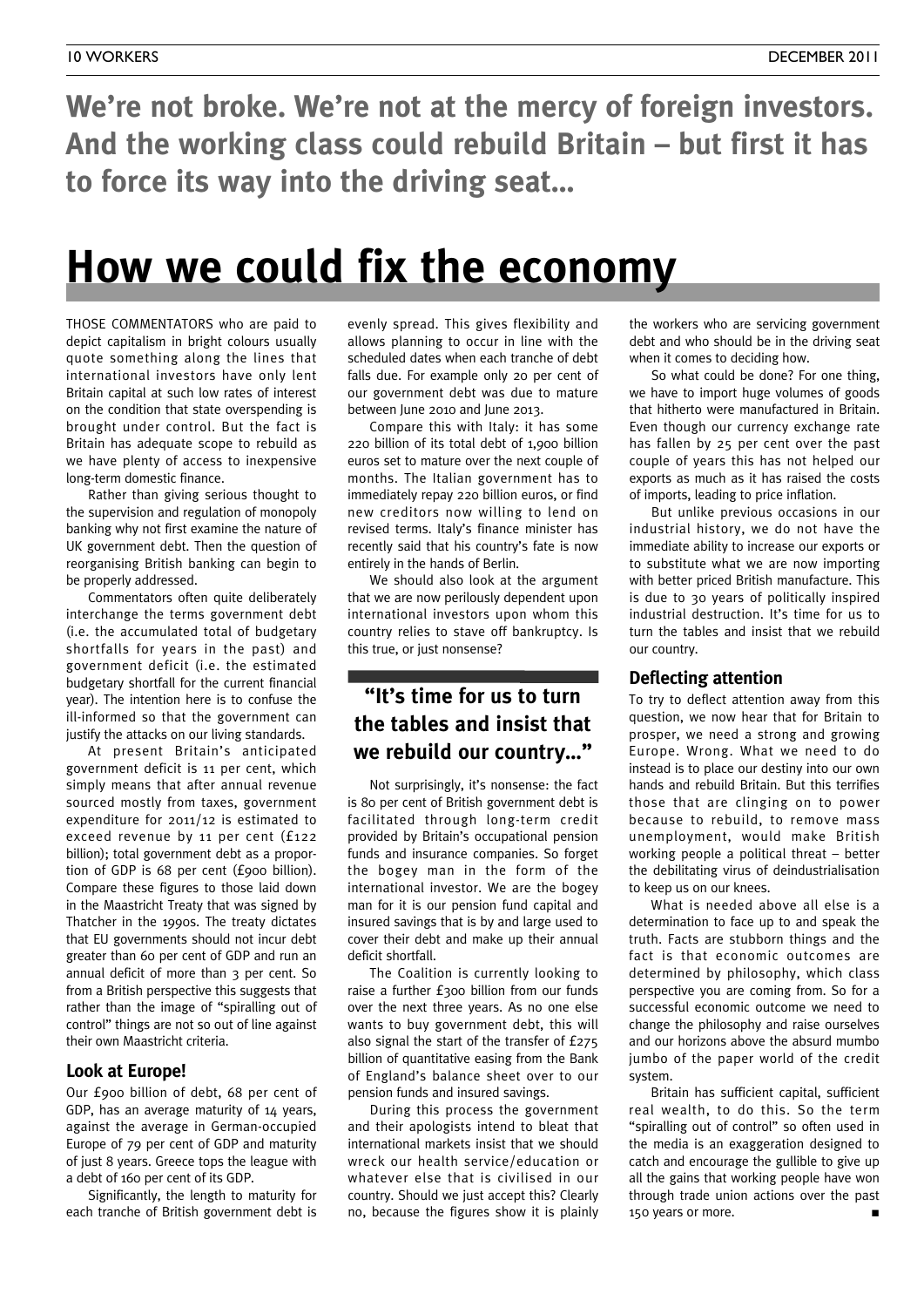### **Where do workers stand against the backdrop of the first 20 months of this coalition government?**

### **Britain: What next for workers?**

WHAT IS a coalition? A coalition is "a temporary alliance for combined action". We have to think about what is meant by "temporary" and what is meant by "combined action"? Temporary will mean for as long as the threat they perceive is greater than their own differences. And what is combined action and who is it against?

The who are us. Not the CPBML, though we are part of their problem, but the British working class – that is, the overwhelming majority of the British people: you, me, us.

It is worth a slight digression back into history to reflect on what was happening 100 years ago, in 1911, and what was next for the working class then.

It was a period of unprecedented working class rebellion – miners, seafarers, transport workers, railway workers, school children, engineers – lasting until the opening shots of, and only stopped by, the 1914-18 war. The strikes, equated to insurrection, were not dealt with by the niceties of anti-union legislation but were brutally attacked by troops and police occupying striking city after striking city. There were 70 million days lost through strike action, later to be mirrored by the millions slaughtered in the war. There was at the same time the first tinkering with state pensions and national insurance.

Europe was in an arms race unprecedented in history. There was the threat of war – who remembers Agadir in Morocco? – another North African sovereign state? France and Germany were squaring up to one another, tipping the world ever nearer to war.

There were plenty of parliamentary diversions – the Liberals' Parliament Bill tamed the Tory hereditary Lords – and Cameron promises the same now!

Ramsay McDonald, never a traitor to capitalism, was elected as the first Labour leader. Then as now, all parliamentary political parties were for the preservation of capitalism.

**This article is an edited version of a speech given at a CPBML public meeting in London in September.**

![](_page_10_Picture_12.jpeg)

**Part of the crowd at the TUC's 26 March demonstration in London against cuts. To capitalism, all workers are disposable.**

Poverty and disease, slums and unemployment, unprecedented financial crisis, Britain's Empire at its zenith and war on the world from Ireland to India, never a day of peace under British Imperialism.

Then looking back further, to 1811, and what next for Britain's workers? The Rising of the Luddites starts that year and lasts five years. The Combination Acts are half way through their 25 years of notoriety for suppressing trade unions, silencing freedom of speech and strangling freedom of association. Parliamentary parties are a thing of the future  $-$  the ruling class then did not need such things as they truly knew their place: to rule. There is war across Europe and the Americas, and disease, poverty, slums, ignorance, unemployment, debt, financial mayhem at home.

Why this digression? It is to reinforce that we are a long-established, educated, skilled, millions-strong working class of 21st-century Britain. To show we have been here before, heard all their excuses before but also that this time we have to

act differently to before.

We have a history of struggle and progress and we have a history of fighting the same old ruling class, which manifests itself today as the Coalition and yesterday's Parliamentary Labour Party.

All parliamentarian political parties represent capitalism. There is no attempt to pretend otherwise. The Labour Party was about living with capitalism, making capitalism nice. That safety net is no more as Labour doesn't even pretend to be anything other than a capitalist party wedded to market driven capitalism.

#### **The challenges today**

The first challenge is the falsehood that only market-driven capitalism can resolve the crisis of market driven capitalism. What an idiotic concept: we're in a deep hole so let's dig it deeper!

There is the crisis of the eurozone, not of our making, but requiring £1.75 trillion to bail out their banking mates. Ditto the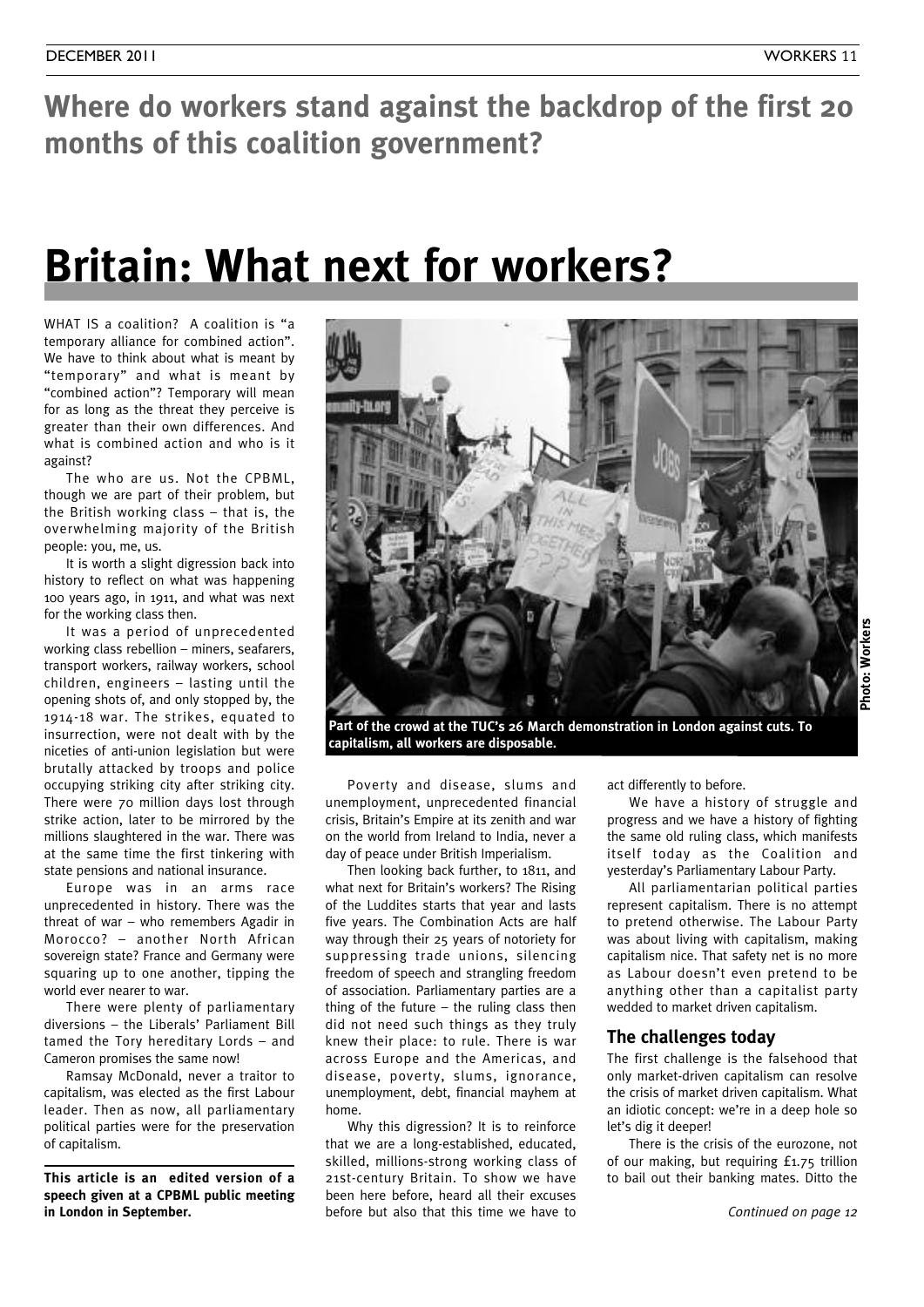![](_page_11_Picture_2.jpeg)

*Continued from page <sup>11</sup>*

crisis of the USA – not of our making, but trillions of dollars to bail out their banking mates. Ditto the crisis of the banks - not of our making. From 2008 to date £1.5 trillion has been given to the bankers, greater than Britain's gross domestic product. Then there's the crisis of the stock exchange. Here, we see millions of pounds in, out, lost, shake it all about. One trader loses  $£1.75$  billion – is he a rogue? Yes – for getting caught!

Such crises are the crisis of capitalism, theirs not ours. But be clear: for them to survive the threat to themselves that they have created, they will willingly sacrifice us.

Capitalists aspire to the early days of capitalism in Britain, described as bloody in tooth and claw. This is not about wealth creation through manufacture and export. This is about dispossessing us and looting the things that have given us identity, aspiration, skill, expectation and hope. This is about attacking all social and civil structures where we have advanced as a class during the last 200 years.

The Coalition will attack and apply the Big Lie of this market nonsense to everything: education and skills – at all levels: the NHS; local participatory democracy; housing; planning; employment rights; employment terms and conditions; equality; workplace dignity; workplace justice; wages; pensions; health and safety; industry; agriculture; the quality of life; the right to work; leisure; the right to live; the right to peace.

#### **Empty words**

These attacks will be wrapped up in empty words: freedom; individual choice; deregulation – cutting red tape; human rights; balancing the deficit; war as peace; criminality but not for bankers; tightening our belts not theirs; they are only following (EU) orders; mass migration is good for us because it makes Britain competitive.

The re-establishment of the century's long relationship between "Master and Servant" remains a central goal of the coalition. They are intent on destroying the

trade unions by additional legislation, by destroying our ability to bargain, by destroying our ability to organise, by destroying collective wages etc.

They intend to reduce us to the status of pre-Industrial Revolution serfs but in the 21st century. Fatalistic, god-fearing, unquestioning, mindless, scared, defeated cannon fodder.

The Coalition strategy is to atomise us, destroy our collective identity, which is only created by being at work, fragment our unions, fragment the workplace and create modern-day serfdom. You can see it among over 20 per cent of Britain's labour force, who exist as the new low wage economy earning the minimum wage or less. In those employed on zero contracts, no enhanced wage rates, minimum holidays, with no job stability or security. Around 85 per cent of private sector workers have no independent voice, have no collective strength and have the "freedom" to accept their lot. Take it or leave it – no pension, no pay increase,

wage cuts etc. The flexible, casualised semi-permanently unemployed workforce at the beck and call of greedy, short-term callous employers backed by their government really is Britain of the 1800s.

We face the prospect of war being cranked up by the USA and its war on the world. The 2010 50-year defence treaty with France really reads as preparation for war. It does fit neatly into the Coalition's continued warmongering in Iraq, Afghanistan and the murderous illegal assault on Libya. Libya which had the best education, health and secular society in Africa has been bombed back flat by Cameron, the EU and NATO. Truly letting loose the biblical horrors of plague, war, famine and death on the Libyan people all in the pursuit of returning the oilfields to British and US control.

#### **We have the numbers**

Why don't we recognise the immense strength we have? We have the numbers – 30 million workers in Britain. We have a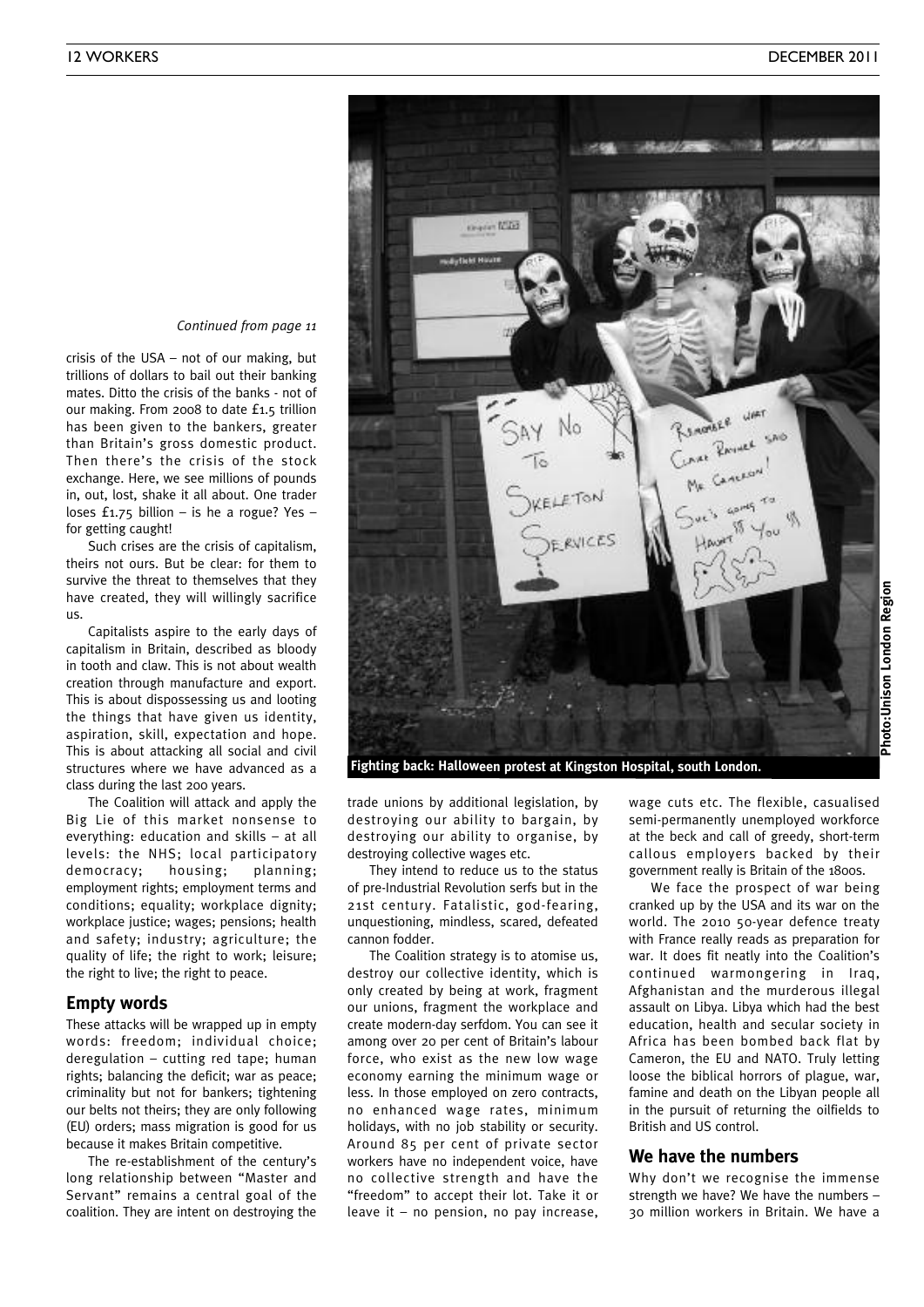history of struggle, resistance and sacrifice. We have the skills, the ingenuity, the knowledge to design, build and run whatever we turn our hand and brain to. We have, though deficient in some areas, a trade union history second to none. What are we frightened of – why don't we use our strength?

A month ago a few rioters paralysed London. Incidentally an even fewer number of bankers have been paralysing the country for years. Safety on the streets was not restored by 16,000 police, drawn incidentally from as far North as Durham, but by the people of London who said: enough. Why don't we say enough to failing education, failing health, unemployment, failing infrastructure, capitalist criminality – all of which emanate from a failed capitalism?

#### **The future**

So what is then next for British workers? It is changing that mind-set which hands leadership and responsibility over to someone else, historically Labour MPs. We have to develop the debate with our class about what taking responsibility really means. It means taking charge,

#### **"Workers have to change their own mindset if Britain is to survive…"**

taking power. We have to reassert power in the workplace: unionised, collective, well-organised participatory class democracy. We have to determine a plan for Britain of work, of skill, of power.

So how long is temporary? As long as we allow it to be.

Voting coalition MPs out may be attractive to some but remember the South of England is nearly 100 per cent Tory MPs bar London. One of the first attacks of the government was to re-draw the electoral constituencies to make electoral change almost impossible. There is a long and well established Tory– Liberal tradition of gerrymandering elections, redrawing borders and splintering nations as practised from Ireland to India and now their own backyard.

Combined action against the working class by a tiny minority without mandate but with the power of the state has to be met by combined action by us. For once and for all let's do away with the delusion that you can reform, improve, or change the state other than by shattering it.

Workers have to change their own mindset if Britain is to survive.

We are no longer in a period of getting by with gradualism and reform as during the barbarism of the early days of the Industrial Revolution. The reformist post-war settlement was destroyed by Thatcher in 1979. Though we saw off the Tories in 1997 the working class didn't take advantage of the period between 1997 and 2010 to rebuild, to re-group or re-occupy ground we had lost.

What next for British workers? We have had 200 years of war, poverty, unemployment, parliamentary circuses and financial crises. Do we want more?

The choice is ours, but to survive and go forward has to be without capitalism. The upending of this apple cart of idiocy masquerading as society means revolution. Calculated, planned, thoughtout revolution.

![](_page_12_Picture_15.jpeg)

### **CPBML/Workers Public Meeting, London Wednesday 15 February, 7.30 pm "Trade Unions – Dead or Alive?"**

Bertrand Russell Room, Conway Hall, 25 Red Lion Square, LondonWC1R 4RL. Nearest tube Holborn.

The press continually carry the obituaries of trade unions. Yet they survive, as organic and necessary to the working class as the air we breathe. But what state are they in? Are they truly alive, or just going through the motions? Can they regrow, or will workers let them fade away? Come and discuss the future for working class organisation. Everybody welcome.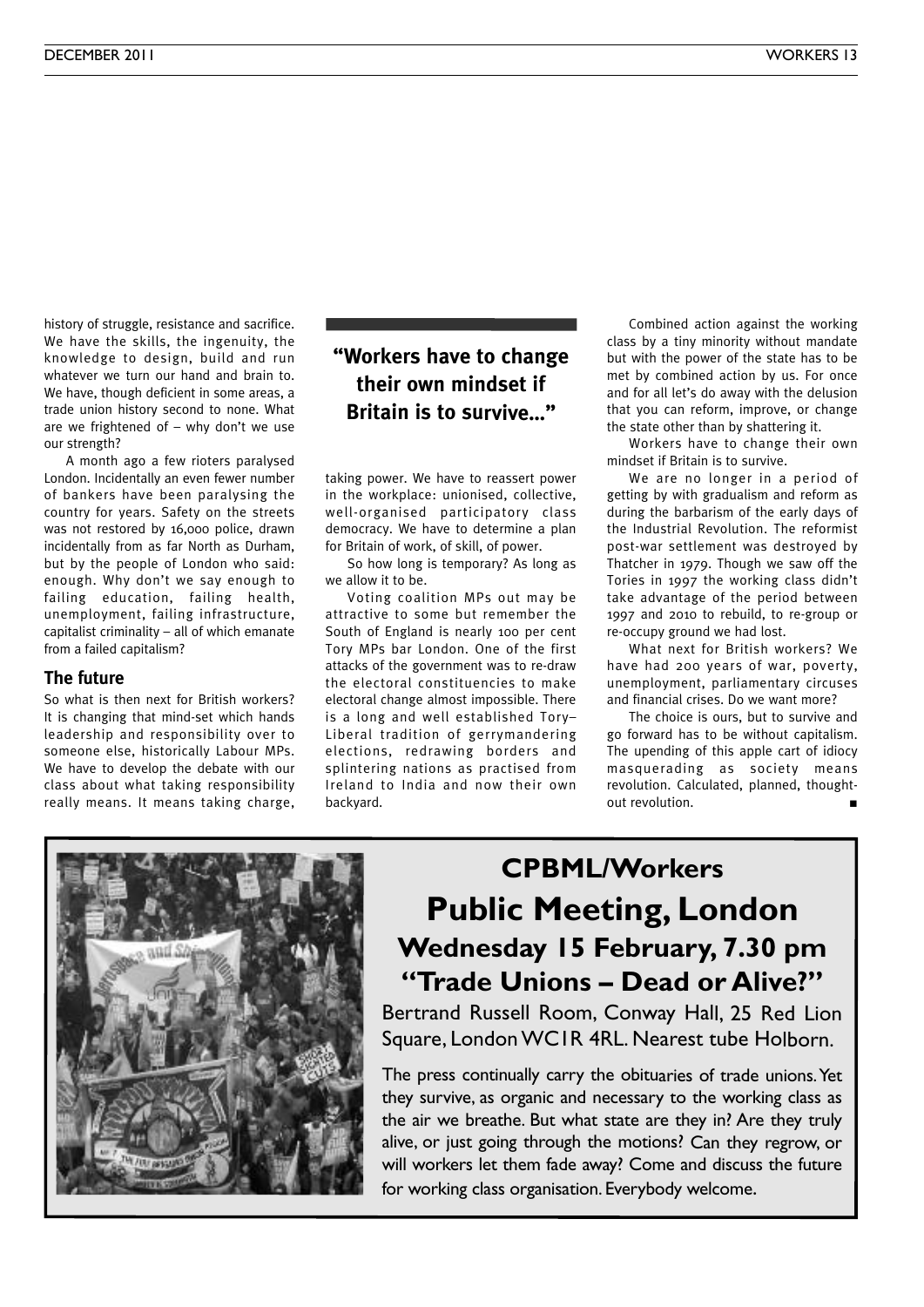**In** an infamous secret speech to the congress of the Soviet comm **Nikita Kruschev trashed Stalin's reputation – in order to boost his own. A new book from an American academic exposes the lies…**

### **Exposing the lies created by Kruschev**

**Khrushchev lied: the evidence that every 'revelation' of Stalin's (and Beria's) 'crimes' in Nikita Khrushchev's infamous 'secret speech' to the 20th Party Congress of the Communist Party of the Soviet Union on February 25, 1956, is provably false. Grover Furr, paperback, 426 pages, ISBN 978-0-615-44105-4, Erythrós Press & Media, 2011, \$25.**

KRUSHCHEV'S SECRET speech in 1956 attacking Stalin and Lavrentiy Beria, the head of security and secret police, aimed to justify his arrest and execution of Beria three years earlier and to consolidate his own power recently seized from Stalin loyalists, Vyacheslav Molotov and Georgy Malenkov. It marked a radical change of direction for the Soviet Union leading ultimately to its collapse.

Grover Furr, Professor of English at Montclair State University in New Jersey, has produced an extraordinary book that re-draws Soviet history. He examines every one of Khrushchev's 61 allegations against Stalin made in his 1956 speech in the light of the documentary evidence, mostly primary sources from the former Soviet Union's archives.

#### **Purges**

About the purges, Furr writes: "According to the report, arrests dropped hugely, by over 90% in 1939 and 1940 in comparison to 1937 and 1938. Executions in 1939 and 1940 dropped to far less than 1% of the levels of mass executions in 1937 and 1938. Beria took over as head of the NKVD in December, 1938, so this [the drop] corresponds precisely with Beria's period in command. Khrushchev, therefore, knew of this, but omitted it from the 'Secret Speech' and so concealed it from his audience."

Furr presents the evidence that Khrushchev's allegation that Stalin had a breakdown when the Nazis invaded was 'a complete fabrication'. He also presents the evidence that refutes Khrushchev's allegation that Stalin was a bad commander. Marshals Zhukov, Vasilevsky and Golovanov all testified that Stalin

was a very competent military leader.

Zhukov wrote of Stalin, "He knew how to find the main link in a strategic situation and, by seizing it, to find the road for opposing the enemy, of successfully carrying out that or another offensive operation. Undoubtedly he was a worthy Supreme Commander … Beside that, in guaranteeing operations, the creation of strategic reserves, in the organizing of the production of military technology and in general in the creation of everything essential for waging war the Supreme Commander, I tell you directly, showed himself to be a superb organizer."

The dissident Zhores Medvedev wrote, "Stalin's anti-Semitism, about which one may read in almost all his biographies, was not religious, nor ethnic, nor cultural. It was political, and expressed itself in anti-Zionism, not hatred of Jews." Furr commented, "in plain language, Medvedev confirmed that Stalin was not anti-Semitic at all, since opposition to Zionism is common among both religious and non-religious Jews, including in Israel itself."

#### **Military necessity**

Khrushchev claimed of the wartime deportations of Crimean Tartars, Chechens and Ingush, "this deportation action was not dictated by any military considerations" and that there were only "hostile acts of individual persons or groups of persons". Furr comments, "The military necessity for the deportations was to secure the Red Army's rear. In each of the cases of the deported nationalities, very large parts of the population were either actively or passively aiding the Germans in rebelling against the Soviet government, and constituted a serious danger to Soviet forces."

Furr observes, "In 1939 there were 218,000 Crimean Tartars. That should mean about 22,000 men of military age – about 10% of the population. In 1941, according to contemporary Soviet figures, 20,000 Crimean Tartar soldiers deserted the Red Army. By 1944 20,000 Crimean

![](_page_13_Picture_17.jpeg)

**Stalin** (left) with Roosevelt and Churchill when **t** 

Tartar soldiers had joined the Nazi forces and were fighting against the Red Army."

And, "In 1943 there were about 450,000 Chechens and Ingush in the Chechen-Ingush Autonomous Soviet Socialist Republic (CHASSR). This should have meant about 40,000-50,000 men of age for military service. In 1942, at the height of the Nazis' military successes, 14,576 men were called to military service, of whom 13,560, or 93%, deserted and either hid or joined rebel or bandit groups in the mountains. There was massive collaboration with German forces on the part of the Chechen and Ingush population."

#### **Trashing the truth**

Furr concludes, "Khrushchev was not trying to 'right the ship of communism'. A total trashing of the truth like the 'Secret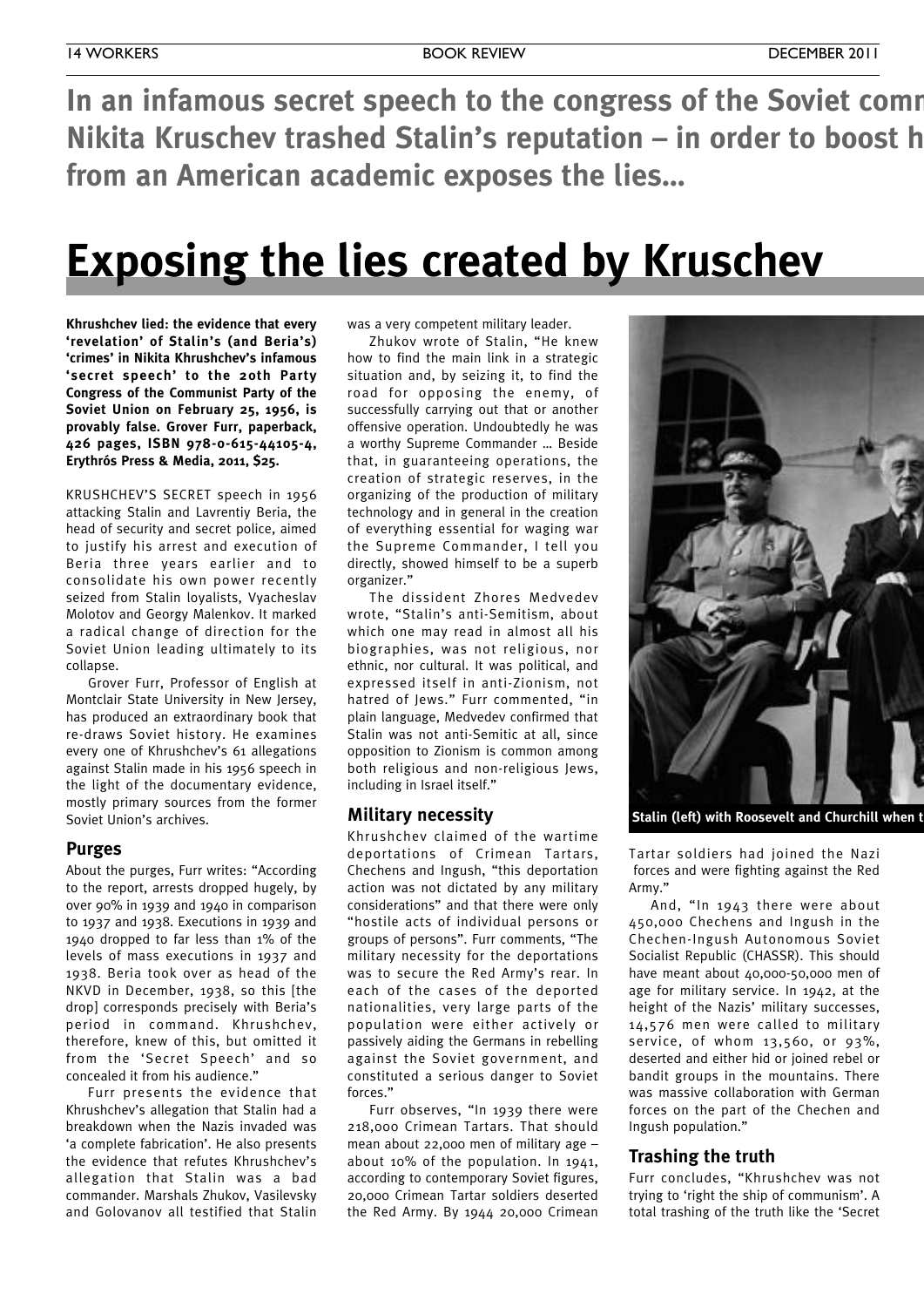### **In an infamous secret speech to the congress of the Soviet communist party in 1956, Nikita Kruschev trashed Stalin's reputation – in order to boost his own. A new book**

![](_page_14_Picture_2.jpeg)

 $\bullet$  $\bullet$ 

 $\bullet$  $\bullet$  $\bullet$  $\bullet$  $\bullet$  $\ddot{\bullet}$  $\bullet$  $\bullet$  $\bullet$  $\bullet$ Ċ

**Stalin (left) with Roosevelt and Churchill when they met in WW2 in Yalta.**

Speech' is incompatible with Marxism, or with idealistic motives of any kind. Nothing positive, democratic, or liberating can be built on a foundation of falsehood. Instead of reviving a communist movement, and Bolshevik Party, that had strayed from its true course through grievous errors, Khrushchev was killing it off…Taking into account his murder of Beria and the men executed as 'Beria's gang' in 1953, he seems worse still – a political thug. Khrushchev was guilty in reality of the kinds of crimes he deliberately and falsely accused Stalin of in the 'Secret Speech'."

Furr writes, "Once convinced that Khrushchev's speech is little more than a long, carefully-planned and elaborate lie, no student can ever view Soviet history of the Stalin period in the same way again." **■**

### **More from our series on aspects of Marxist thinking** More from our s *PRODUCES BUST*

**THE SURGE in capitalist markets from 1997 to 2007 was only achieved by deliberate, reckless stimulation of credit growth, enacted through a combination of abnormally low interest rates (relative to inflation) and exceedingly lax regulation of both credit and housing markets.**

In this period there were three separate speculative bubbles – in technology stocks (the dot.com bubble), in real estate and in physical commodities such as oil. It was an unprecedented expansion of credit, where people - including far too many workers were encouraged to spend way beyond their means. During the boom years preceding the financial crisis, households were allowed to accumulate excessive debt – reaching in Britain the astonishing level of around 170 per cent of household disposable income.

Finance capitalists in a bubble just tend to ignore any long-term potential crises lurking inside the "boom". When credit flows freely, there is only time for euphoria; cheap money encourages banks, investment banks and hedge funds to borrow even more and place even bigger bets. Eventually, suddenly, it all comes to a stop. Boom turns to bust! The bust which appeared in 2008 still shows no sign of leaving.

Work in the finance capital sector is remunerated with incentive-based "compensation" schemes. In the whirlwind of a boom, finance managers and firms are encouraged to take more and more risks and ape each other's strategies: there is a merry-go-round of keeping up with the general recklessness elsewhere. The policy is – Don't fall behind!

But in recent decades even finance capital outdid itself, introducing new heights of risk and folly and trialling lots of new-fangled financial packages (with the usual impenetrable names) such as sub-prime mortgage-backed securities (MBSs), collateralised debt obligations (CDOs), credit default swaps (CDSs). They all boil down to this: put a market price on the risk, distribute it to investors who are willing and able to bear it, and, so the theory goes, it will greatly reduce the chances of a crisis by spreading the risk around.

All of this is utterly illusory, as these packages actually increase and enhance the likelihood of a crisis on a much bigger, more crippling scale. Capitalism's relentless drive to increase profits has ended up in casino style speculation. Contemporary capitalism with its glorified expansion of usury on a stupendous worldwide scale contaminates every sphere of life.

Workers do not need finance capitalism. Instead we should promote the real economy, so essential to our survival and prosperity. Force investment in skills, public services, industry. Construct our future. Rebuild the potential of Britain.

#### **Interested in these ideas?**

• Go along to meetings in your part of the country, or join in study to help push forward the thinking of our class. Get in touch to find out how to take part.

• Get a list of our publications by sending an A5 sae to the address below, or by email.

• Subscribe to WORKERS, our monthly magazine, by going to www.workers.org.uk or by sending £15 for a year's issues (cheques payable to WORKERS) to the address below.

#### **WORKERS**

78 Seymour Avenue, London N17 9EB

email info@workers.org.uk www.workers.org.uk phone 020 8801 9543